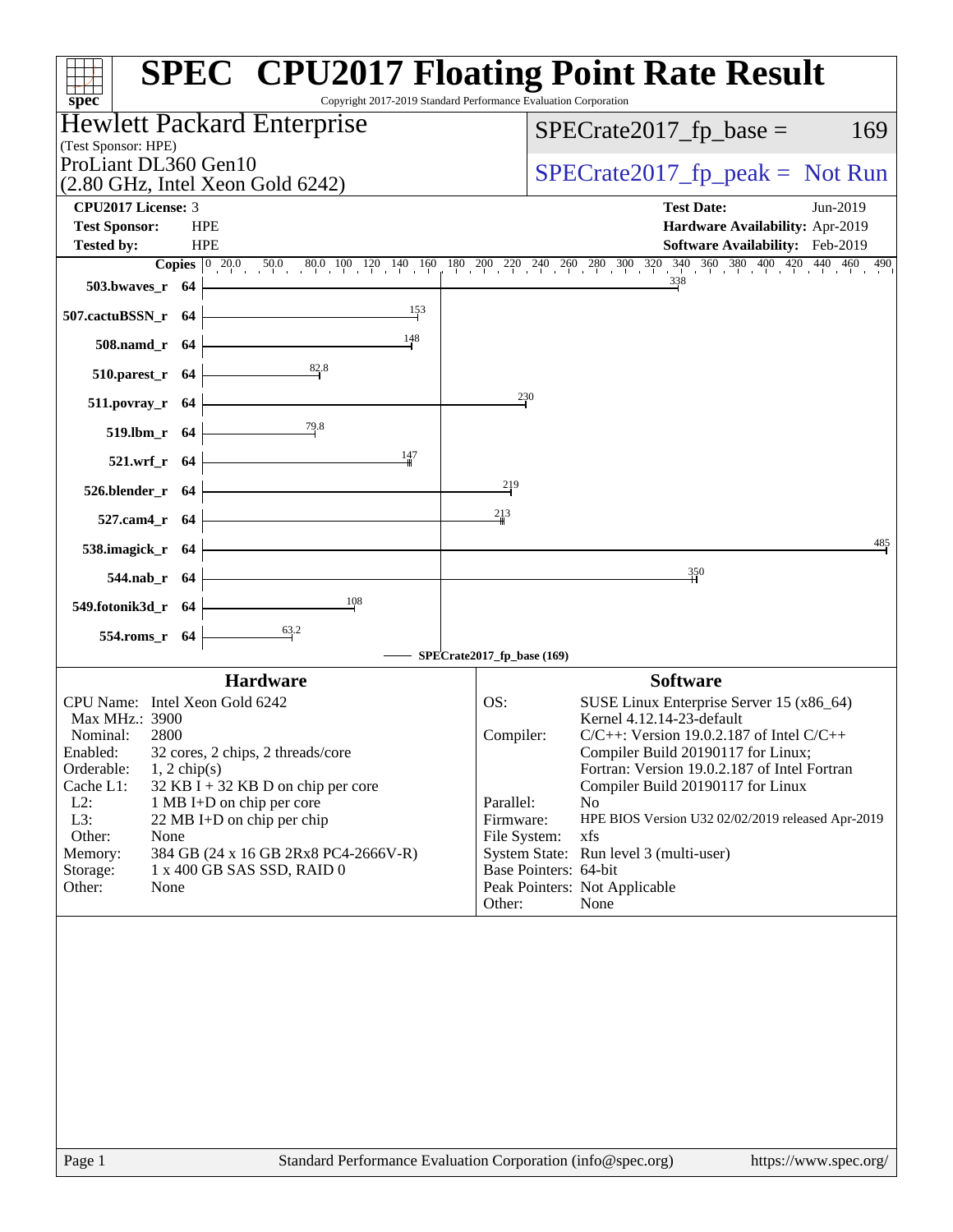Copyright 2017-2019 Standard Performance Evaluation Corporation

## Hewlett Packard Enterprise

(Test Sponsor: HPE)

(2.80 GHz, Intel Xeon Gold 6242)

 $SPECTate2017<sub>fr</sub> base = 169$ 

# ProLiant DL360 Gen10  $SPECTA 5242$   $SPECTA 62017$   $(p$  peak = Not Run

**[spec](http://www.spec.org/)**

**[CPU2017 License:](http://www.spec.org/auto/cpu2017/Docs/result-fields.html#CPU2017License)** 3 **[Test Date:](http://www.spec.org/auto/cpu2017/Docs/result-fields.html#TestDate)** Jun-2019 **[Test Sponsor:](http://www.spec.org/auto/cpu2017/Docs/result-fields.html#TestSponsor)** HPE **[Hardware Availability:](http://www.spec.org/auto/cpu2017/Docs/result-fields.html#HardwareAvailability)** Apr-2019 **[Tested by:](http://www.spec.org/auto/cpu2017/Docs/result-fields.html#Testedby)** HPE **[Software Availability:](http://www.spec.org/auto/cpu2017/Docs/result-fields.html#SoftwareAvailability)** Feb-2019

## **[Results Table](http://www.spec.org/auto/cpu2017/Docs/result-fields.html#ResultsTable)**

|                                            | <b>Base</b>   |                |            |                |       | <b>Peak</b>    |       |               |                      |              |                |              |                |              |
|--------------------------------------------|---------------|----------------|------------|----------------|-------|----------------|-------|---------------|----------------------|--------------|----------------|--------------|----------------|--------------|
| <b>Benchmark</b>                           | <b>Copies</b> | <b>Seconds</b> | Ratio      | <b>Seconds</b> | Ratio | <b>Seconds</b> | Ratio | <b>Copies</b> | <b>Seconds</b>       | <b>Ratio</b> | <b>Seconds</b> | <b>Ratio</b> | <b>Seconds</b> | <b>Ratio</b> |
| 503.bwayes_r                               | 64            | 1900           | 338        | 1902           | 338   | 1902           | 338   |               |                      |              |                |              |                |              |
| 507.cactuBSSN r                            | 64            | 531            | <u>153</u> | 530            | 153   | 531            | 152   |               |                      |              |                |              |                |              |
| $508$ .namd_r                              | 64            | 410            | 148        | 409            | 149   | 410            | 148   |               |                      |              |                |              |                |              |
| 510.parest_r                               | 64            | 2014           | 83.1       | 2023           | 82.8  | 2029           | 82.5  |               |                      |              |                |              |                |              |
| 511.povray_r                               | 64            | 651            | 230        | 651            | 230   | 652            | 229   |               |                      |              |                |              |                |              |
| 519.lbm r                                  | 64            | 845            | 79.9       | 846            | 79.8  | 846            | 79.8  |               |                      |              |                |              |                |              |
| $521$ .wrf r                               | 64            | 983            | 146        | 969            | 148   | 976            | 147   |               |                      |              |                |              |                |              |
| 526.blender_r                              | 64            | 445            | 219        | 445            | 219   | 446            | 219   |               |                      |              |                |              |                |              |
| 527.cam4 r                                 | 64            | 523            | 214        | 530            | 211   | <u>526</u>     | 213   |               |                      |              |                |              |                |              |
| 538.imagick_r                              | 64            | 328            | 486        | 328            | 485   | 328            | 485   |               |                      |              |                |              |                |              |
| 544.nab r                                  | 64            | 307            | 351        | 307            | 350   | 310            | 347   |               |                      |              |                |              |                |              |
| 549.fotonik3d r                            | 64            | 2316           | 108        | 2318           | 108   | 2315           | 108   |               |                      |              |                |              |                |              |
| $554$ .roms_r                              | 64            | 1612           | 63.1       | 1609           | 63.2  | 1604           | 63.4  |               |                      |              |                |              |                |              |
| $SPECrate2017$ fp base =<br>169            |               |                |            |                |       |                |       |               |                      |              |                |              |                |              |
| $SPECrate2017_fp_peak =$<br><b>Not Run</b> |               |                |            |                |       |                |       |               |                      |              |                |              |                |              |
|                                            |               |                |            |                |       | - - -          | .     |               | $\sim$ $\sim$ $\sim$ |              | $\sim$ $\sim$  |              |                |              |

Results appear in the [order in which they were run.](http://www.spec.org/auto/cpu2017/Docs/result-fields.html#RunOrder) Bold underlined text [indicates a median measurement.](http://www.spec.org/auto/cpu2017/Docs/result-fields.html#Median)

## **[Submit Notes](http://www.spec.org/auto/cpu2017/Docs/result-fields.html#SubmitNotes)**

 The numactl mechanism was used to bind copies to processors. The config file option 'submit' was used to generate numactl commands to bind each copy to a specific processor. For details, please see the config file.

## **[Operating System Notes](http://www.spec.org/auto/cpu2017/Docs/result-fields.html#OperatingSystemNotes)**

 Stack size set to unlimited using "ulimit -s unlimited" Transparent Huge Pages enabled by default Prior to runcpu invocation Filesystem page cache synced and cleared with: sync; echo 3 > /proc/sys/vm/drop\_caches runcpu command invoked through numactl i.e.: numactl --interleave=all runcpu <etc>

## **[General Notes](http://www.spec.org/auto/cpu2017/Docs/result-fields.html#GeneralNotes)**

Environment variables set by runcpu before the start of the run: LD\_LIBRARY\_PATH = "/home/cpu2017\_u2/lib/ia32:/home/cpu2017\_u2/lib/intel64"

 Binaries compiled on a system with 1x Intel Core i9-7900X CPU + 32GB RAM memory using Redhat Enterprise Linux 7.5 NA: The test sponsor attests, as of date of publication, that CVE-2017-5754 (Meltdown) is mitigated in the system as tested and documented.

**(Continued on next page)**

| Page 2<br>Standard Performance Evaluation Corporation (info@spec.org)<br>https://www.spec.org/ |
|------------------------------------------------------------------------------------------------|
|------------------------------------------------------------------------------------------------|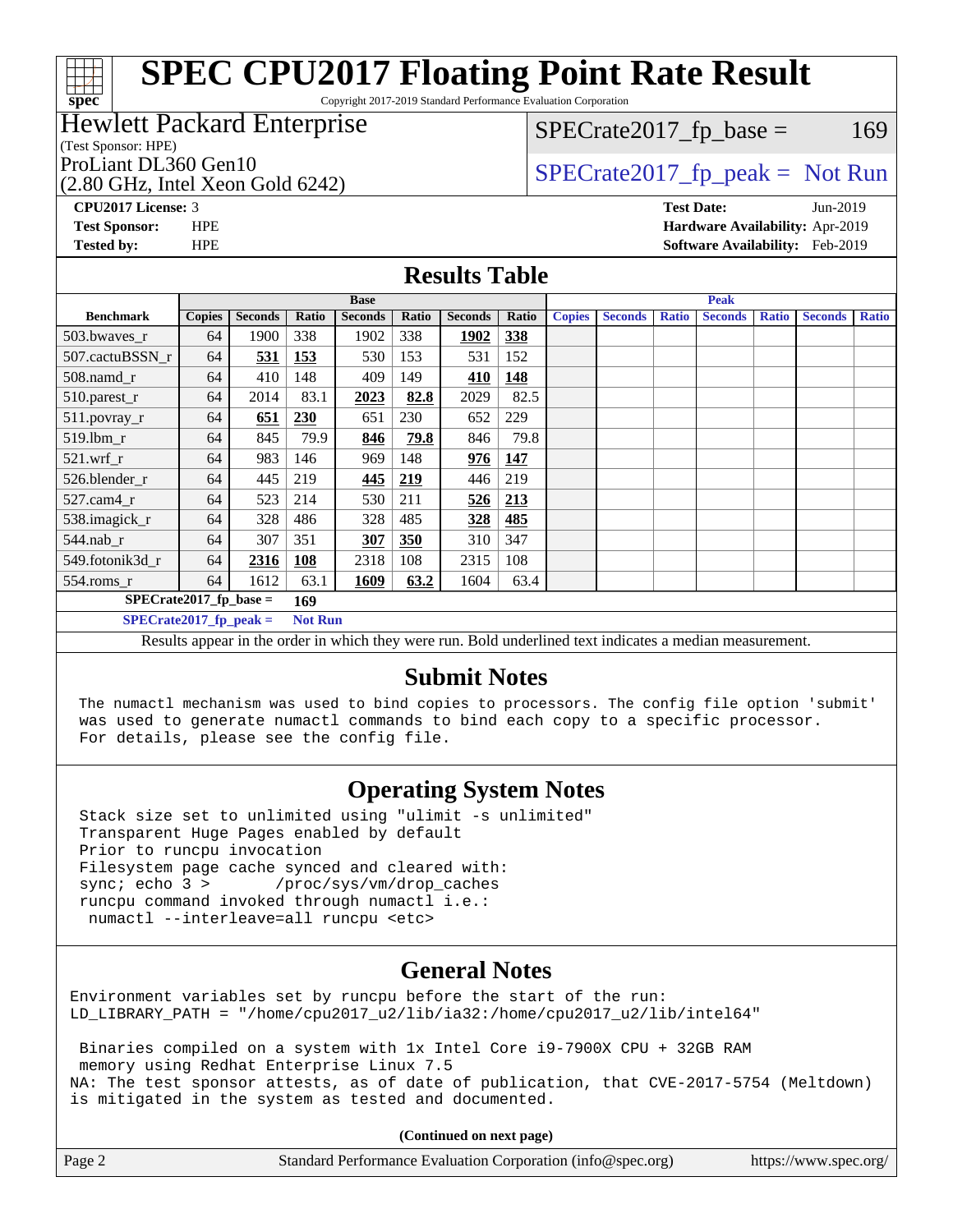Copyright 2017-2019 Standard Performance Evaluation Corporation

### Hewlett Packard Enterprise

 $SPECTate2017<sub>fr</sub> base = 169$ 

### (Test Sponsor: HPE)

(2.80 GHz, Intel Xeon Gold 6242)

ProLiant DL360 Gen10  $SPECTA 5242$   $SPECTA 5242$ 

**[Tested by:](http://www.spec.org/auto/cpu2017/Docs/result-fields.html#Testedby)** HPE **[Software Availability:](http://www.spec.org/auto/cpu2017/Docs/result-fields.html#SoftwareAvailability)** Feb-2019

**[CPU2017 License:](http://www.spec.org/auto/cpu2017/Docs/result-fields.html#CPU2017License)** 3 **[Test Date:](http://www.spec.org/auto/cpu2017/Docs/result-fields.html#TestDate)** Jun-2019 **[Test Sponsor:](http://www.spec.org/auto/cpu2017/Docs/result-fields.html#TestSponsor)** HPE **[Hardware Availability:](http://www.spec.org/auto/cpu2017/Docs/result-fields.html#HardwareAvailability)** Apr-2019

## **[General Notes \(Continued\)](http://www.spec.org/auto/cpu2017/Docs/result-fields.html#GeneralNotes)**

Yes: The test sponsor attests, as of date of publication, that CVE-2017-5753 (Spectre variant 1) is mitigated in the system as tested and documented. Yes: The test sponsor attests, as of date of publication, that CVE-2017-5715 (Spectre variant 2) is mitigated in the system as tested and documented.

## **[Platform Notes](http://www.spec.org/auto/cpu2017/Docs/result-fields.html#PlatformNotes)**

Page 3 Standard Performance Evaluation Corporation [\(info@spec.org\)](mailto:info@spec.org) <https://www.spec.org/> BIOS Configuration: Thermal Configuration set to Maximum Cooling Memory Patrol Scrubbing set to Disabled LLC Prefetch set to Enabled LLC Dead Line Allocation set to Disabled Enhanced Processor Performance set to Enabled Workload Profile set to General Throughput Compute Workload Profile set to Custom Energy/Performance Bias set to Balanced Performance Sysinfo program /home/cpu2017\_u2/bin/sysinfo Rev: r5974 of 2018-05-19 9bcde8f2999c33d61f64985e45859ea9 running on linux-pe3i Wed Jun 26 15:53:35 2019 SUT (System Under Test) info as seen by some common utilities. For more information on this section, see <https://www.spec.org/cpu2017/Docs/config.html#sysinfo> From /proc/cpuinfo model name : Intel(R) Xeon(R) Gold 6242 CPU @ 2.80GHz 2 "physical id"s (chips) 64 "processors" cores, siblings (Caution: counting these is hw and system dependent. The following excerpts from /proc/cpuinfo might not be reliable. Use with caution.) cpu cores : 16 siblings : 32 physical 0: cores 0 1 2 3 4 5 6 7 8 9 10 11 12 13 14 15 physical 1: cores 0 1 2 3 4 5 6 7 8 9 10 11 12 13 14 15 From lscpu: Architecture: x86\_64 CPU op-mode(s): 32-bit, 64-bit Byte Order: Little Endian  $CPU(s):$  64 On-line CPU(s) list: 0-63 Thread(s) per core: 2 Core(s) per socket: 16 Socket(s): 2 NUMA node(s): 4 Vendor ID: GenuineIntel **(Continued on next page)**

**[spec](http://www.spec.org/)**<sup>®</sup>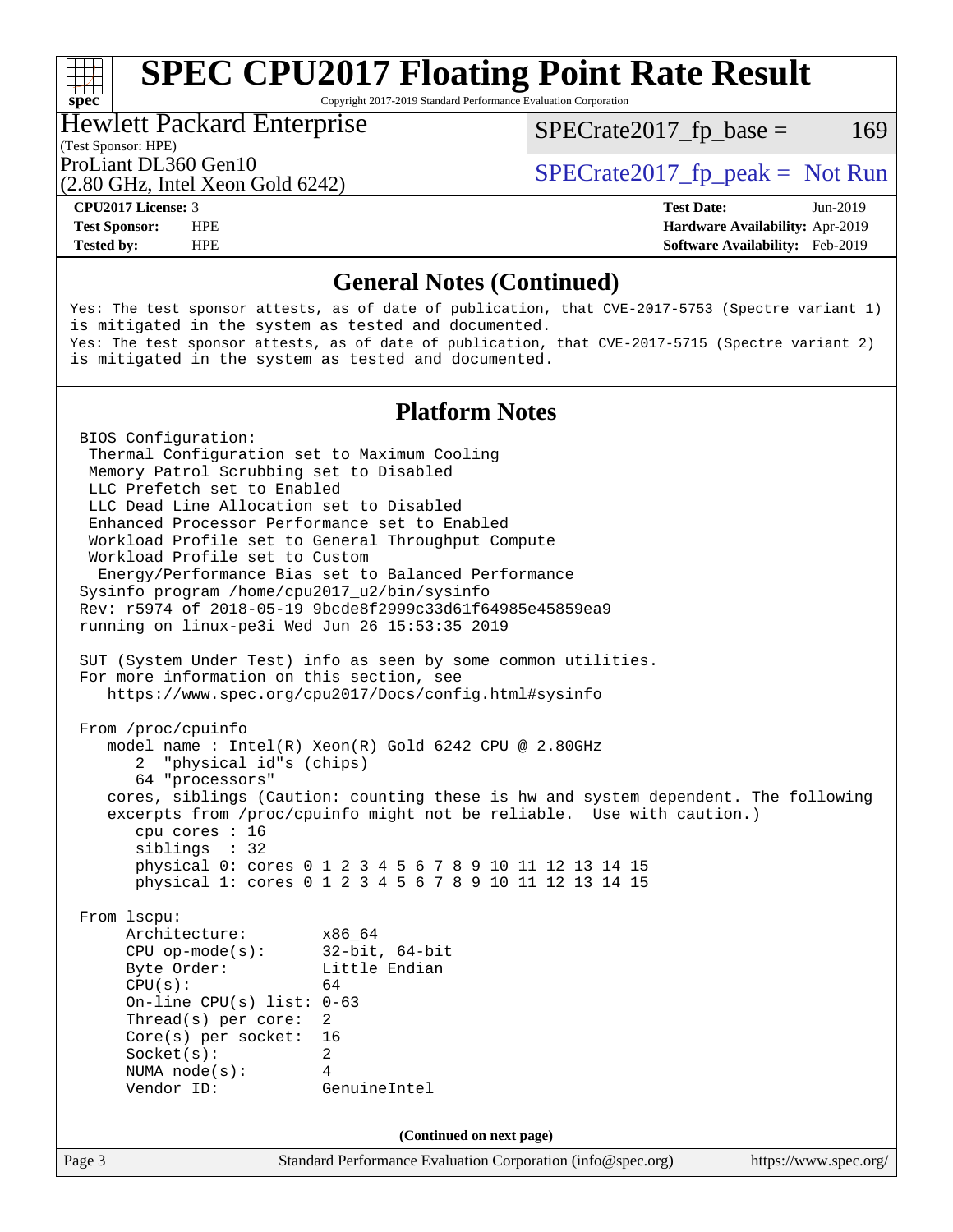Copyright 2017-2019 Standard Performance Evaluation Corporation

## Hewlett Packard Enterprise

 $SPECrate2017_fp\_base = 169$ 

## (Test Sponsor: HPE)

(2.80 GHz, Intel Xeon Gold 6242)

ProLiant DL360 Gen10<br>  $(2.80 \text{ GHz} \text{ Intel } \text{Xeon} \text{ Gold } 6242)$  [SPECrate2017\\_fp\\_peak =](http://www.spec.org/auto/cpu2017/Docs/result-fields.html#SPECrate2017fppeak) Not Run

**[CPU2017 License:](http://www.spec.org/auto/cpu2017/Docs/result-fields.html#CPU2017License)** 3 **[Test Date:](http://www.spec.org/auto/cpu2017/Docs/result-fields.html#TestDate)** Jun-2019 **[Test Sponsor:](http://www.spec.org/auto/cpu2017/Docs/result-fields.html#TestSponsor)** HPE **[Hardware Availability:](http://www.spec.org/auto/cpu2017/Docs/result-fields.html#HardwareAvailability)** Apr-2019 **[Tested by:](http://www.spec.org/auto/cpu2017/Docs/result-fields.html#Testedby)** HPE **[Software Availability:](http://www.spec.org/auto/cpu2017/Docs/result-fields.html#SoftwareAvailability)** Feb-2019

## **[Platform Notes \(Continued\)](http://www.spec.org/auto/cpu2017/Docs/result-fields.html#PlatformNotes)**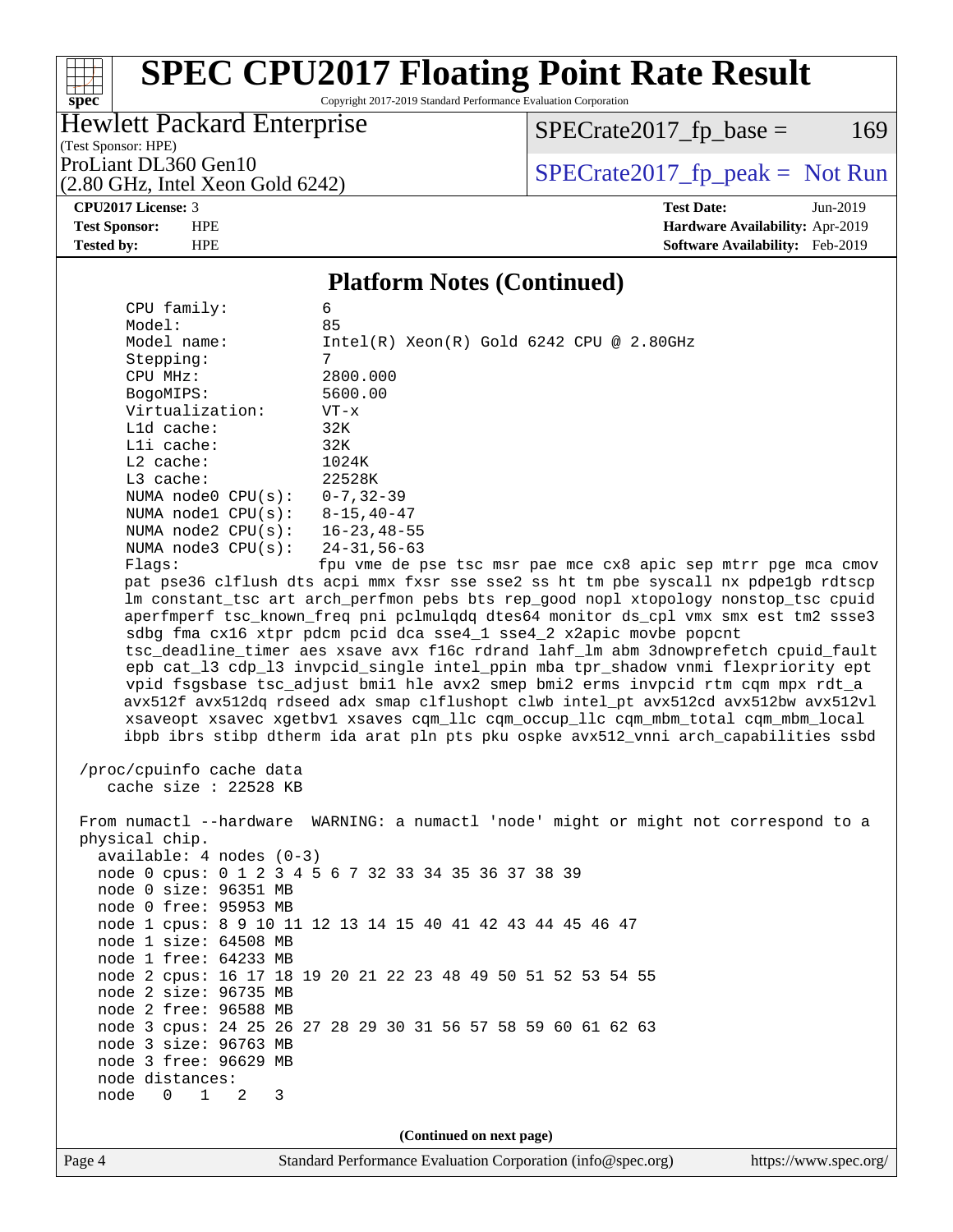| $spec^*$                                                                                                                                                                                                                                                                                                                                  | <b>SPEC CPU2017 Floating Point Rate Result</b><br>Copyright 2017-2019 Standard Performance Evaluation Corporation |
|-------------------------------------------------------------------------------------------------------------------------------------------------------------------------------------------------------------------------------------------------------------------------------------------------------------------------------------------|-------------------------------------------------------------------------------------------------------------------|
| <b>Hewlett Packard Enterprise</b><br>(Test Sponsor: HPE)                                                                                                                                                                                                                                                                                  | $SPECrate2017fr base =$<br>169                                                                                    |
| ProLiant DL360 Gen10<br>$(2.80 \text{ GHz}, \text{Intel Xeon Gold } 6242)$                                                                                                                                                                                                                                                                | $SPECrate2017fr peak = Not Run$                                                                                   |
| CPU2017 License: 3<br><b>Test Sponsor:</b><br><b>HPE</b><br><b>HPE</b><br><b>Tested by:</b>                                                                                                                                                                                                                                               | <b>Test Date:</b><br>Jun-2019<br>Hardware Availability: Apr-2019<br><b>Software Availability:</b> Feb-2019        |
|                                                                                                                                                                                                                                                                                                                                           | <b>Platform Notes (Continued)</b>                                                                                 |
| 31<br>31<br>0 :<br>10<br>21<br>21<br>10 <sup>1</sup><br>31<br>31<br>1:<br>2:<br>31<br>31<br>21<br>10<br>3:<br>31<br>21<br>31<br>10                                                                                                                                                                                                        |                                                                                                                   |
| From /proc/meminfo<br>MemTotal:<br>362865016 kB<br>HugePages_Total:<br>0<br>Hugepagesize:<br>2048 kB                                                                                                                                                                                                                                      |                                                                                                                   |
| From /etc/*release* /etc/*version*<br>os-release:<br>NAME="SLES"<br>VERSION="15"<br>VERSION_ID="15"<br>PRETTY_NAME="SUSE Linux Enterprise Server 15"<br>ID="sles"<br>ID LIKE="suse"<br>$ANSI$ _COLOR="0;32"<br>$CPE\_NAME='cpe://o:suse: sles:15"$                                                                                        |                                                                                                                   |
| uname $-a$ :<br>x86_64 x86_64 x86_64 GNU/Linux                                                                                                                                                                                                                                                                                            | Linux linux-pe3i 4.12.14-23-default #1 SMP Tue May 29 21:04:44 UTC 2018 (cd0437b)                                 |
| Kernel self-reported vulnerability status:                                                                                                                                                                                                                                                                                                |                                                                                                                   |
| CVE-2017-5754 (Meltdown):<br>Not affected<br>CVE-2017-5753 (Spectre variant 1): Mitigation: __user pointer sanitization<br>IBPB, IBRS_FW                                                                                                                                                                                                  | CVE-2017-5715 (Spectre variant 2): Mitigation: Indirect Branch Restricted Speculation,                            |
| run-level 3 Jun 26 15:51                                                                                                                                                                                                                                                                                                                  |                                                                                                                   |
| SPEC is set to: /home/cpu2017_u2<br>Filesystem Type Size Used Avail Use% Mounted on<br>/dev/sda3<br>xfs 476G 56G 421G 12% / home                                                                                                                                                                                                          |                                                                                                                   |
| this section. The 'dmidecode' program reads system data which is "intended to allow<br>hardware to be accurately determined", but the intent may not be met, as there are<br>frequent changes to hardware, firmware, and the "DMTF SMBIOS" standard.<br>BIOS HPE U32 02/02/2019<br>Memory:<br>24x UNKNOWN NOT AVAILABLE 16 GB 2 rank 2666 | Additional information from dmidecode follows. WARNING: Use caution when you interpret                            |
| (End of data from sysinfo program)                                                                                                                                                                                                                                                                                                        |                                                                                                                   |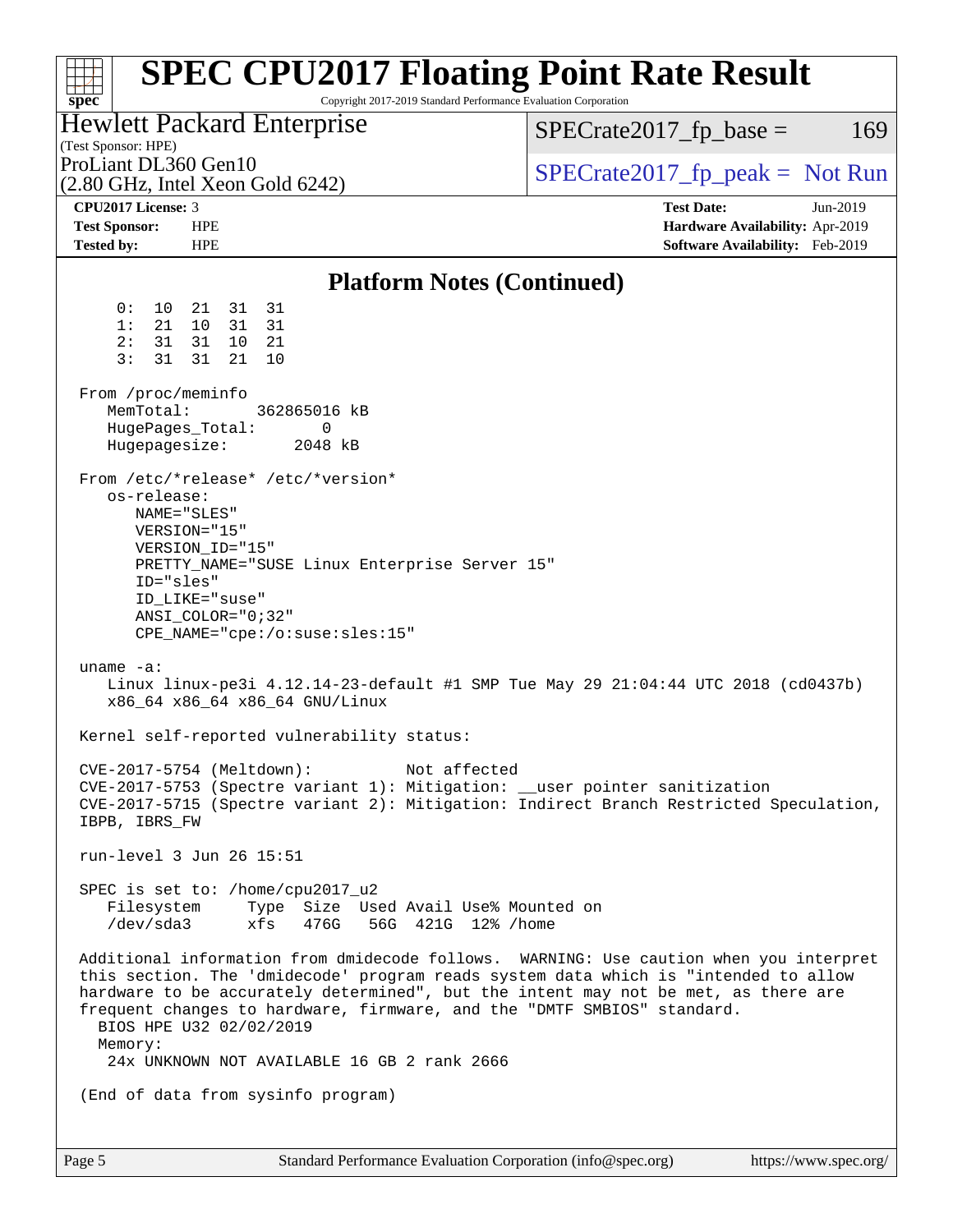Copyright 2017-2019 Standard Performance Evaluation Corporation

## Hewlett Packard Enterprise

(Test Sponsor: HPE)

 $SPECrate2017_fp\_base = 169$ 

(2.80 GHz, Intel Xeon Gold 6242)

ProLiant DL360 Gen10<br>  $(2.80 \text{ GHz} \text{ Intel } X \text{eon } \text{Gold } 6242)$  [SPECrate2017\\_fp\\_peak =](http://www.spec.org/auto/cpu2017/Docs/result-fields.html#SPECrate2017fppeak) Not Run

**[spec](http://www.spec.org/)**

 $\pm$ 

**[CPU2017 License:](http://www.spec.org/auto/cpu2017/Docs/result-fields.html#CPU2017License)** 3 **[Test Date:](http://www.spec.org/auto/cpu2017/Docs/result-fields.html#TestDate)** Jun-2019 **[Test Sponsor:](http://www.spec.org/auto/cpu2017/Docs/result-fields.html#TestSponsor)** HPE **[Hardware Availability:](http://www.spec.org/auto/cpu2017/Docs/result-fields.html#HardwareAvailability)** Apr-2019 **[Tested by:](http://www.spec.org/auto/cpu2017/Docs/result-fields.html#Testedby)** HPE **[Software Availability:](http://www.spec.org/auto/cpu2017/Docs/result-fields.html#SoftwareAvailability)** Feb-2019

## **[Compiler Version Notes](http://www.spec.org/auto/cpu2017/Docs/result-fields.html#CompilerVersionNotes)**

| CC $519.1 \text{bm}_r(\text{base})$ 538.imagick $r(\text{base})$ 544.nab $r(\text{base})$                                                                                                                                                                                                                                                                                                                                                                                                                                                                              |
|------------------------------------------------------------------------------------------------------------------------------------------------------------------------------------------------------------------------------------------------------------------------------------------------------------------------------------------------------------------------------------------------------------------------------------------------------------------------------------------------------------------------------------------------------------------------|
| Intel(R) C Intel(R) 64 Compiler for applications running on Intel(R) 64,<br>Version 19.0.2.187 Build 20190117<br>Copyright (C) 1985-2019 Intel Corporation. All rights reserved.                                                                                                                                                                                                                                                                                                                                                                                       |
| ---------------                                                                                                                                                                                                                                                                                                                                                                                                                                                                                                                                                        |
| CXXC 508.namd_r(base) 510.parest_r(base)                                                                                                                                                                                                                                                                                                                                                                                                                                                                                                                               |
| Intel(R) $C++$ Intel(R) 64 Compiler for applications running on Intel(R) 64,<br>Version 19.0.2.187 Build 20190117<br>Copyright (C) 1985-2019 Intel Corporation. All rights reserved.<br>--------------------------------------                                                                                                                                                                                                                                                                                                                                         |
| CC 511.povray_r(base) 526.blender_r(base)                                                                                                                                                                                                                                                                                                                                                                                                                                                                                                                              |
| Intel(R) $C++$ Intel(R) 64 Compiler for applications running on Intel(R) 64,<br>Version 19.0.2.187 Build 20190117<br>Copyright (C) 1985-2019 Intel Corporation. All rights reserved.<br>Intel(R) C Intel(R) 64 Compiler for applications running on Intel(R) 64,<br>Version 19.0.2.187 Build 20190117<br>Copyright (C) 1985-2019 Intel Corporation. All rights reserved.                                                                                                                                                                                               |
| FC 507.cactuBSSN r(base)                                                                                                                                                                                                                                                                                                                                                                                                                                                                                                                                               |
| Intel(R) $C++$ Intel(R) 64 Compiler for applications running on Intel(R) 64,<br>Version 19.0.2.187 Build 20190117<br>Copyright (C) 1985-2019 Intel Corporation. All rights reserved.<br>$Intel(R)$ C Intel(R) 64 Compiler for applications running on Intel(R) 64,<br>Version 19.0.2.187 Build 20190117<br>Copyright (C) 1985-2019 Intel Corporation. All rights reserved.<br>$Intel(R)$ Fortran Intel(R) 64 Compiler for applications running on Intel(R)<br>64, Version 19.0.2.187 Build 20190117<br>Copyright (C) 1985-2019 Intel Corporation. All rights reserved. |
| $503.bwaves_r(base) 549.fotonik3d_r(base) 554.roms_r(base)$<br>FC                                                                                                                                                                                                                                                                                                                                                                                                                                                                                                      |
| $Intel(R)$ Fortran Intel(R) 64 Compiler for applications running on Intel(R)<br>64, Version 19.0.2.187 Build 20190117<br>Copyright (C) 1985-2019 Intel Corporation. All rights reserved.                                                                                                                                                                                                                                                                                                                                                                               |
| (Continued on next page)                                                                                                                                                                                                                                                                                                                                                                                                                                                                                                                                               |
|                                                                                                                                                                                                                                                                                                                                                                                                                                                                                                                                                                        |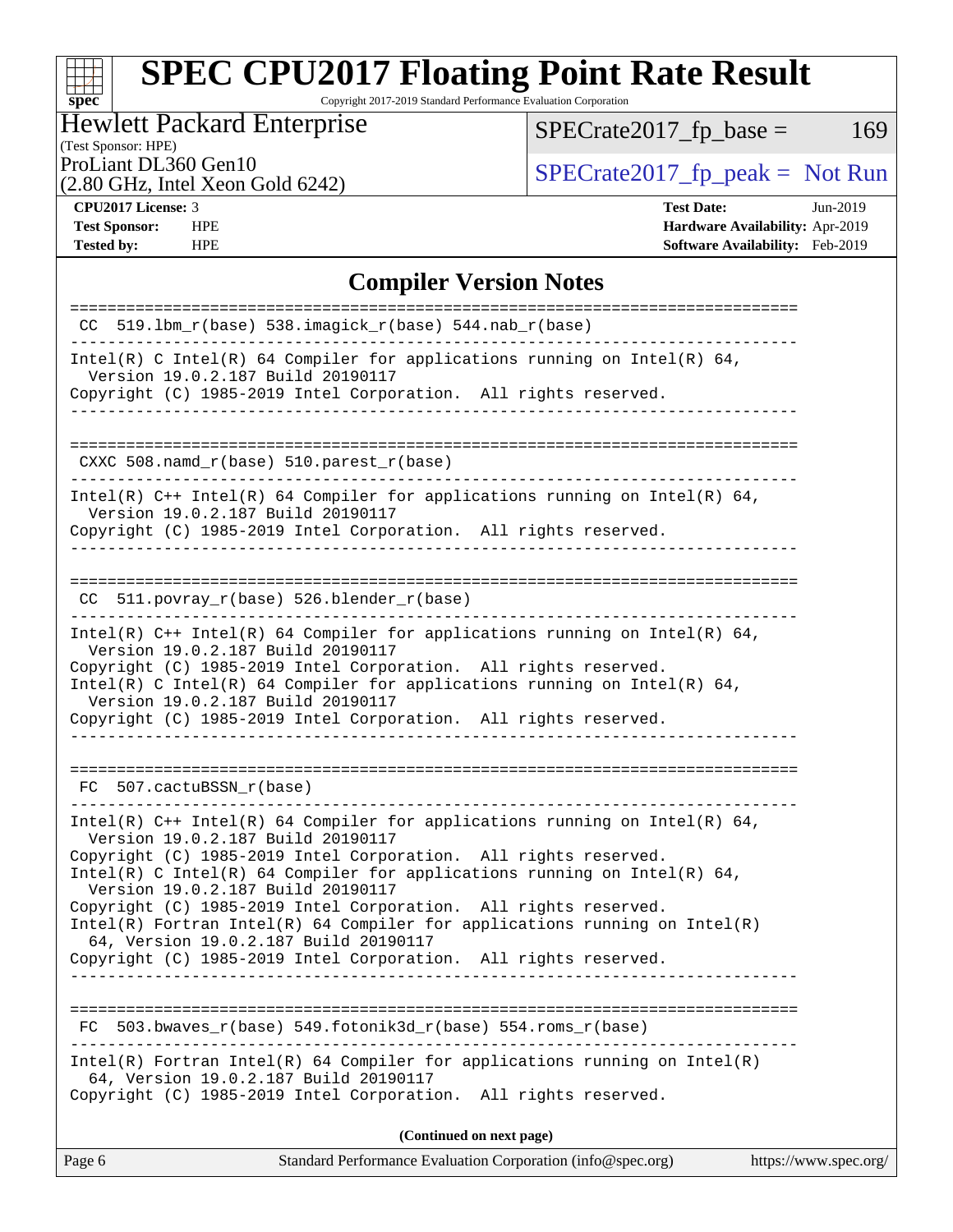Copyright 2017-2019 Standard Performance Evaluation Corporation

### Hewlett Packard Enterprise

(Test Sponsor: HPE)

 $SPECTate2017<sub>fr</sub> base = 169$ 

(2.80 GHz, Intel Xeon Gold 6242)

ProLiant DL360 Gen10  $SPECrate2017$ \_fp\_peak = Not Run

**[spec](http://www.spec.org/)**

**[CPU2017 License:](http://www.spec.org/auto/cpu2017/Docs/result-fields.html#CPU2017License)** 3 **[Test Date:](http://www.spec.org/auto/cpu2017/Docs/result-fields.html#TestDate)** Jun-2019 **[Test Sponsor:](http://www.spec.org/auto/cpu2017/Docs/result-fields.html#TestSponsor)** HPE **[Hardware Availability:](http://www.spec.org/auto/cpu2017/Docs/result-fields.html#HardwareAvailability)** Apr-2019 **[Tested by:](http://www.spec.org/auto/cpu2017/Docs/result-fields.html#Testedby)** HPE **[Software Availability:](http://www.spec.org/auto/cpu2017/Docs/result-fields.html#SoftwareAvailability)** Feb-2019

## **[Compiler Version Notes \(Continued\)](http://www.spec.org/auto/cpu2017/Docs/result-fields.html#CompilerVersionNotes)**

==============================================================================  $CC$  521.wrf $_r(base)$  527.cam4 $_r(base)$ 

------------------------------------------------------------------------------ Intel(R) Fortran Intel(R) 64 Compiler for applications running on Intel(R) 64, Version 19.0.2.187 Build 20190117 Copyright (C) 1985-2019 Intel Corporation. All rights reserved. Intel(R) C Intel(R) 64 Compiler for applications running on Intel(R) 64, Version 19.0.2.187 Build 20190117

------------------------------------------------------------------------------

Copyright (C) 1985-2019 Intel Corporation. All rights reserved. ------------------------------------------------------------------------------

## **[Base Compiler Invocation](http://www.spec.org/auto/cpu2017/Docs/result-fields.html#BaseCompilerInvocation)**

[C benchmarks](http://www.spec.org/auto/cpu2017/Docs/result-fields.html#Cbenchmarks): [icc -m64 -std=c11](http://www.spec.org/cpu2017/results/res2019q3/cpu2017-20190709-16059.flags.html#user_CCbase_intel_icc_64bit_c11_33ee0cdaae7deeeab2a9725423ba97205ce30f63b9926c2519791662299b76a0318f32ddfffdc46587804de3178b4f9328c46fa7c2b0cd779d7a61945c91cd35)

[C++ benchmarks:](http://www.spec.org/auto/cpu2017/Docs/result-fields.html#CXXbenchmarks) [icpc -m64](http://www.spec.org/cpu2017/results/res2019q3/cpu2017-20190709-16059.flags.html#user_CXXbase_intel_icpc_64bit_4ecb2543ae3f1412ef961e0650ca070fec7b7afdcd6ed48761b84423119d1bf6bdf5cad15b44d48e7256388bc77273b966e5eb805aefd121eb22e9299b2ec9d9)

[Fortran benchmarks](http://www.spec.org/auto/cpu2017/Docs/result-fields.html#Fortranbenchmarks): [ifort -m64](http://www.spec.org/cpu2017/results/res2019q3/cpu2017-20190709-16059.flags.html#user_FCbase_intel_ifort_64bit_24f2bb282fbaeffd6157abe4f878425411749daecae9a33200eee2bee2fe76f3b89351d69a8130dd5949958ce389cf37ff59a95e7a40d588e8d3a57e0c3fd751)

[Benchmarks using both Fortran and C](http://www.spec.org/auto/cpu2017/Docs/result-fields.html#BenchmarksusingbothFortranandC): [ifort -m64](http://www.spec.org/cpu2017/results/res2019q3/cpu2017-20190709-16059.flags.html#user_CC_FCbase_intel_ifort_64bit_24f2bb282fbaeffd6157abe4f878425411749daecae9a33200eee2bee2fe76f3b89351d69a8130dd5949958ce389cf37ff59a95e7a40d588e8d3a57e0c3fd751) [icc -m64 -std=c11](http://www.spec.org/cpu2017/results/res2019q3/cpu2017-20190709-16059.flags.html#user_CC_FCbase_intel_icc_64bit_c11_33ee0cdaae7deeeab2a9725423ba97205ce30f63b9926c2519791662299b76a0318f32ddfffdc46587804de3178b4f9328c46fa7c2b0cd779d7a61945c91cd35)

[Benchmarks using both C and C++](http://www.spec.org/auto/cpu2017/Docs/result-fields.html#BenchmarksusingbothCandCXX): [icpc -m64](http://www.spec.org/cpu2017/results/res2019q3/cpu2017-20190709-16059.flags.html#user_CC_CXXbase_intel_icpc_64bit_4ecb2543ae3f1412ef961e0650ca070fec7b7afdcd6ed48761b84423119d1bf6bdf5cad15b44d48e7256388bc77273b966e5eb805aefd121eb22e9299b2ec9d9) [icc -m64 -std=c11](http://www.spec.org/cpu2017/results/res2019q3/cpu2017-20190709-16059.flags.html#user_CC_CXXbase_intel_icc_64bit_c11_33ee0cdaae7deeeab2a9725423ba97205ce30f63b9926c2519791662299b76a0318f32ddfffdc46587804de3178b4f9328c46fa7c2b0cd779d7a61945c91cd35)

[Benchmarks using Fortran, C, and C++:](http://www.spec.org/auto/cpu2017/Docs/result-fields.html#BenchmarksusingFortranCandCXX) [icpc -m64](http://www.spec.org/cpu2017/results/res2019q3/cpu2017-20190709-16059.flags.html#user_CC_CXX_FCbase_intel_icpc_64bit_4ecb2543ae3f1412ef961e0650ca070fec7b7afdcd6ed48761b84423119d1bf6bdf5cad15b44d48e7256388bc77273b966e5eb805aefd121eb22e9299b2ec9d9) [icc -m64 -std=c11](http://www.spec.org/cpu2017/results/res2019q3/cpu2017-20190709-16059.flags.html#user_CC_CXX_FCbase_intel_icc_64bit_c11_33ee0cdaae7deeeab2a9725423ba97205ce30f63b9926c2519791662299b76a0318f32ddfffdc46587804de3178b4f9328c46fa7c2b0cd779d7a61945c91cd35) [ifort -m64](http://www.spec.org/cpu2017/results/res2019q3/cpu2017-20190709-16059.flags.html#user_CC_CXX_FCbase_intel_ifort_64bit_24f2bb282fbaeffd6157abe4f878425411749daecae9a33200eee2bee2fe76f3b89351d69a8130dd5949958ce389cf37ff59a95e7a40d588e8d3a57e0c3fd751)

# **[Base Portability Flags](http://www.spec.org/auto/cpu2017/Docs/result-fields.html#BasePortabilityFlags)**

 503.bwaves\_r: [-DSPEC\\_LP64](http://www.spec.org/cpu2017/results/res2019q3/cpu2017-20190709-16059.flags.html#suite_basePORTABILITY503_bwaves_r_DSPEC_LP64) 507.cactuBSSN\_r: [-DSPEC\\_LP64](http://www.spec.org/cpu2017/results/res2019q3/cpu2017-20190709-16059.flags.html#suite_basePORTABILITY507_cactuBSSN_r_DSPEC_LP64) 508.namd\_r: [-DSPEC\\_LP64](http://www.spec.org/cpu2017/results/res2019q3/cpu2017-20190709-16059.flags.html#suite_basePORTABILITY508_namd_r_DSPEC_LP64) 510.parest\_r: [-DSPEC\\_LP64](http://www.spec.org/cpu2017/results/res2019q3/cpu2017-20190709-16059.flags.html#suite_basePORTABILITY510_parest_r_DSPEC_LP64) 511.povray\_r: [-DSPEC\\_LP64](http://www.spec.org/cpu2017/results/res2019q3/cpu2017-20190709-16059.flags.html#suite_basePORTABILITY511_povray_r_DSPEC_LP64) 519.lbm\_r: [-DSPEC\\_LP64](http://www.spec.org/cpu2017/results/res2019q3/cpu2017-20190709-16059.flags.html#suite_basePORTABILITY519_lbm_r_DSPEC_LP64) 521.wrf\_r: [-DSPEC\\_LP64](http://www.spec.org/cpu2017/results/res2019q3/cpu2017-20190709-16059.flags.html#suite_basePORTABILITY521_wrf_r_DSPEC_LP64) [-DSPEC\\_CASE\\_FLAG](http://www.spec.org/cpu2017/results/res2019q3/cpu2017-20190709-16059.flags.html#b521.wrf_r_baseCPORTABILITY_DSPEC_CASE_FLAG) [-convert big\\_endian](http://www.spec.org/cpu2017/results/res2019q3/cpu2017-20190709-16059.flags.html#user_baseFPORTABILITY521_wrf_r_convert_big_endian_c3194028bc08c63ac5d04de18c48ce6d347e4e562e8892b8bdbdc0214820426deb8554edfa529a3fb25a586e65a3d812c835984020483e7e73212c4d31a38223) 526.blender\_r: [-DSPEC\\_LP64](http://www.spec.org/cpu2017/results/res2019q3/cpu2017-20190709-16059.flags.html#suite_basePORTABILITY526_blender_r_DSPEC_LP64) [-DSPEC\\_LINUX](http://www.spec.org/cpu2017/results/res2019q3/cpu2017-20190709-16059.flags.html#b526.blender_r_baseCPORTABILITY_DSPEC_LINUX) [-funsigned-char](http://www.spec.org/cpu2017/results/res2019q3/cpu2017-20190709-16059.flags.html#user_baseCPORTABILITY526_blender_r_force_uchar_40c60f00ab013830e2dd6774aeded3ff59883ba5a1fc5fc14077f794d777847726e2a5858cbc7672e36e1b067e7e5c1d9a74f7176df07886a243d7cc18edfe67)

**(Continued on next page)**

Page 7 Standard Performance Evaluation Corporation [\(info@spec.org\)](mailto:info@spec.org) <https://www.spec.org/>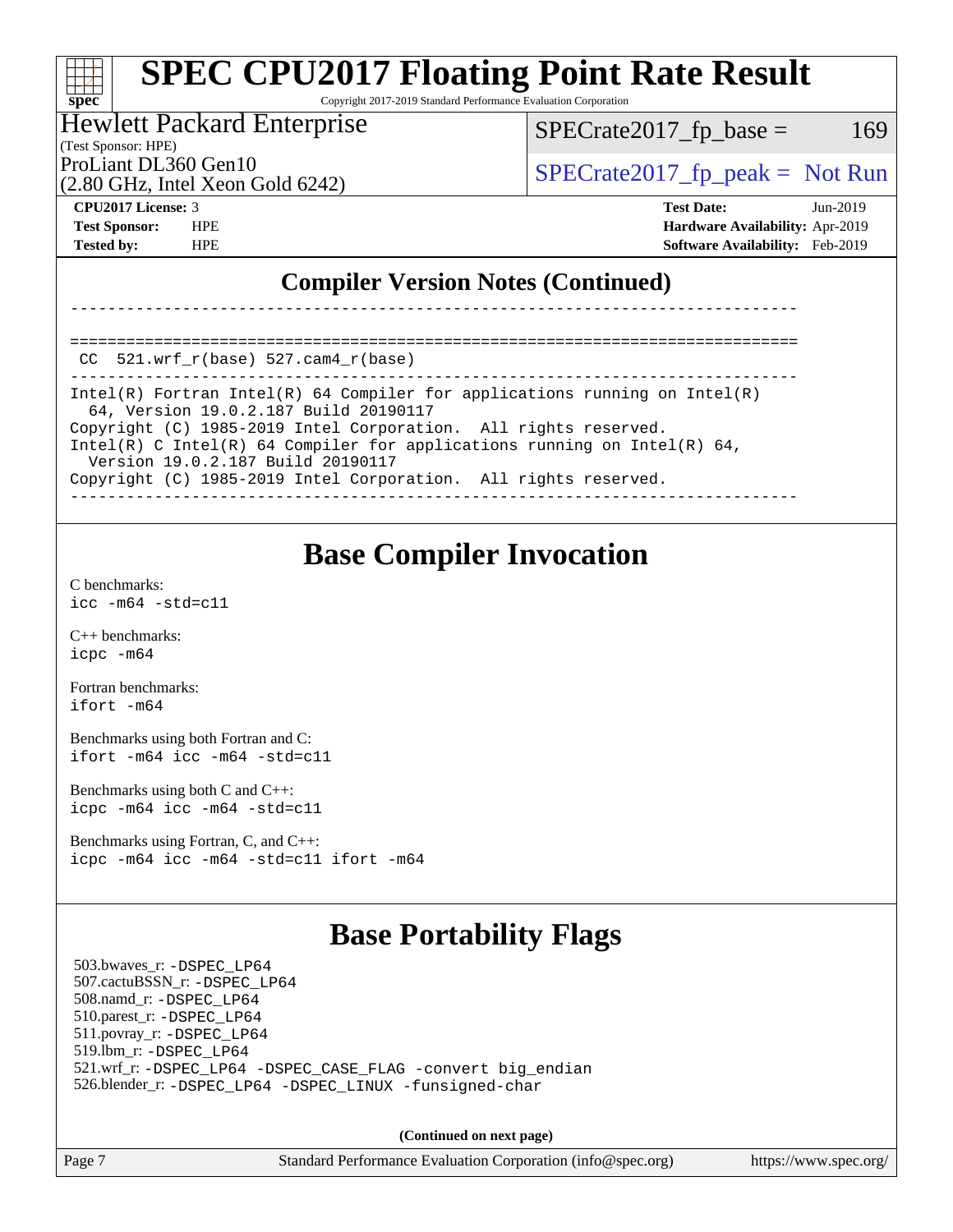## ti h **[spec](http://www.spec.org/)**

# **[SPEC CPU2017 Floating Point Rate Result](http://www.spec.org/auto/cpu2017/Docs/result-fields.html#SPECCPU2017FloatingPointRateResult)**

Copyright 2017-2019 Standard Performance Evaluation Corporation

### (Test Sponsor: HPE) Hewlett Packard Enterprise

 $SPECTate2017<sub>fr</sub> base = 169$ 

(2.80 GHz, Intel Xeon Gold 6242)

ProLiant DL360 Gen10  $SPECrate2017$ \_fp\_peak = Not Run

**[CPU2017 License:](http://www.spec.org/auto/cpu2017/Docs/result-fields.html#CPU2017License)** 3 **[Test Date:](http://www.spec.org/auto/cpu2017/Docs/result-fields.html#TestDate)** Jun-2019 **[Test Sponsor:](http://www.spec.org/auto/cpu2017/Docs/result-fields.html#TestSponsor)** HPE **[Hardware Availability:](http://www.spec.org/auto/cpu2017/Docs/result-fields.html#HardwareAvailability)** Apr-2019 **[Tested by:](http://www.spec.org/auto/cpu2017/Docs/result-fields.html#Testedby)** HPE **[Software Availability:](http://www.spec.org/auto/cpu2017/Docs/result-fields.html#SoftwareAvailability)** Feb-2019

# **[Base Portability Flags \(Continued\)](http://www.spec.org/auto/cpu2017/Docs/result-fields.html#BasePortabilityFlags)**

 527.cam4\_r: [-DSPEC\\_LP64](http://www.spec.org/cpu2017/results/res2019q3/cpu2017-20190709-16059.flags.html#suite_basePORTABILITY527_cam4_r_DSPEC_LP64) [-DSPEC\\_CASE\\_FLAG](http://www.spec.org/cpu2017/results/res2019q3/cpu2017-20190709-16059.flags.html#b527.cam4_r_baseCPORTABILITY_DSPEC_CASE_FLAG) 538.imagick\_r: [-DSPEC\\_LP64](http://www.spec.org/cpu2017/results/res2019q3/cpu2017-20190709-16059.flags.html#suite_basePORTABILITY538_imagick_r_DSPEC_LP64) 544.nab\_r: [-DSPEC\\_LP64](http://www.spec.org/cpu2017/results/res2019q3/cpu2017-20190709-16059.flags.html#suite_basePORTABILITY544_nab_r_DSPEC_LP64) 549.fotonik3d\_r: [-DSPEC\\_LP64](http://www.spec.org/cpu2017/results/res2019q3/cpu2017-20190709-16059.flags.html#suite_basePORTABILITY549_fotonik3d_r_DSPEC_LP64) 554.roms\_r: [-DSPEC\\_LP64](http://www.spec.org/cpu2017/results/res2019q3/cpu2017-20190709-16059.flags.html#suite_basePORTABILITY554_roms_r_DSPEC_LP64)

## **[Base Optimization Flags](http://www.spec.org/auto/cpu2017/Docs/result-fields.html#BaseOptimizationFlags)**

[C benchmarks](http://www.spec.org/auto/cpu2017/Docs/result-fields.html#Cbenchmarks): [-xCORE-AVX2](http://www.spec.org/cpu2017/results/res2019q3/cpu2017-20190709-16059.flags.html#user_CCbase_f-xCORE-AVX2) [-ipo](http://www.spec.org/cpu2017/results/res2019q3/cpu2017-20190709-16059.flags.html#user_CCbase_f-ipo) [-O3](http://www.spec.org/cpu2017/results/res2019q3/cpu2017-20190709-16059.flags.html#user_CCbase_f-O3) [-no-prec-div](http://www.spec.org/cpu2017/results/res2019q3/cpu2017-20190709-16059.flags.html#user_CCbase_f-no-prec-div) [-qopt-prefetch](http://www.spec.org/cpu2017/results/res2019q3/cpu2017-20190709-16059.flags.html#user_CCbase_f-qopt-prefetch) [-ffinite-math-only](http://www.spec.org/cpu2017/results/res2019q3/cpu2017-20190709-16059.flags.html#user_CCbase_f_finite_math_only_cb91587bd2077682c4b38af759c288ed7c732db004271a9512da14a4f8007909a5f1427ecbf1a0fb78ff2a814402c6114ac565ca162485bbcae155b5e4258871) [-qopt-mem-layout-trans=4](http://www.spec.org/cpu2017/results/res2019q3/cpu2017-20190709-16059.flags.html#user_CCbase_f-qopt-mem-layout-trans_fa39e755916c150a61361b7846f310bcdf6f04e385ef281cadf3647acec3f0ae266d1a1d22d972a7087a248fd4e6ca390a3634700869573d231a252c784941a8) [C++ benchmarks:](http://www.spec.org/auto/cpu2017/Docs/result-fields.html#CXXbenchmarks) [-xCORE-AVX2](http://www.spec.org/cpu2017/results/res2019q3/cpu2017-20190709-16059.flags.html#user_CXXbase_f-xCORE-AVX2) [-ipo](http://www.spec.org/cpu2017/results/res2019q3/cpu2017-20190709-16059.flags.html#user_CXXbase_f-ipo) [-O3](http://www.spec.org/cpu2017/results/res2019q3/cpu2017-20190709-16059.flags.html#user_CXXbase_f-O3) [-no-prec-div](http://www.spec.org/cpu2017/results/res2019q3/cpu2017-20190709-16059.flags.html#user_CXXbase_f-no-prec-div) [-qopt-prefetch](http://www.spec.org/cpu2017/results/res2019q3/cpu2017-20190709-16059.flags.html#user_CXXbase_f-qopt-prefetch) [-ffinite-math-only](http://www.spec.org/cpu2017/results/res2019q3/cpu2017-20190709-16059.flags.html#user_CXXbase_f_finite_math_only_cb91587bd2077682c4b38af759c288ed7c732db004271a9512da14a4f8007909a5f1427ecbf1a0fb78ff2a814402c6114ac565ca162485bbcae155b5e4258871) [-qopt-mem-layout-trans=4](http://www.spec.org/cpu2017/results/res2019q3/cpu2017-20190709-16059.flags.html#user_CXXbase_f-qopt-mem-layout-trans_fa39e755916c150a61361b7846f310bcdf6f04e385ef281cadf3647acec3f0ae266d1a1d22d972a7087a248fd4e6ca390a3634700869573d231a252c784941a8) [Fortran benchmarks](http://www.spec.org/auto/cpu2017/Docs/result-fields.html#Fortranbenchmarks): [-xCORE-AVX2](http://www.spec.org/cpu2017/results/res2019q3/cpu2017-20190709-16059.flags.html#user_FCbase_f-xCORE-AVX2) [-ipo](http://www.spec.org/cpu2017/results/res2019q3/cpu2017-20190709-16059.flags.html#user_FCbase_f-ipo) [-O3](http://www.spec.org/cpu2017/results/res2019q3/cpu2017-20190709-16059.flags.html#user_FCbase_f-O3) [-no-prec-div](http://www.spec.org/cpu2017/results/res2019q3/cpu2017-20190709-16059.flags.html#user_FCbase_f-no-prec-div) [-qopt-prefetch](http://www.spec.org/cpu2017/results/res2019q3/cpu2017-20190709-16059.flags.html#user_FCbase_f-qopt-prefetch) [-ffinite-math-only](http://www.spec.org/cpu2017/results/res2019q3/cpu2017-20190709-16059.flags.html#user_FCbase_f_finite_math_only_cb91587bd2077682c4b38af759c288ed7c732db004271a9512da14a4f8007909a5f1427ecbf1a0fb78ff2a814402c6114ac565ca162485bbcae155b5e4258871) [-qopt-mem-layout-trans=4](http://www.spec.org/cpu2017/results/res2019q3/cpu2017-20190709-16059.flags.html#user_FCbase_f-qopt-mem-layout-trans_fa39e755916c150a61361b7846f310bcdf6f04e385ef281cadf3647acec3f0ae266d1a1d22d972a7087a248fd4e6ca390a3634700869573d231a252c784941a8) [-auto](http://www.spec.org/cpu2017/results/res2019q3/cpu2017-20190709-16059.flags.html#user_FCbase_f-auto) [-nostandard-realloc-lhs](http://www.spec.org/cpu2017/results/res2019q3/cpu2017-20190709-16059.flags.html#user_FCbase_f_2003_std_realloc_82b4557e90729c0f113870c07e44d33d6f5a304b4f63d4c15d2d0f1fab99f5daaed73bdb9275d9ae411527f28b936061aa8b9c8f2d63842963b95c9dd6426b8a) [-align array32byte](http://www.spec.org/cpu2017/results/res2019q3/cpu2017-20190709-16059.flags.html#user_FCbase_align_array32byte_b982fe038af199962ba9a80c053b8342c548c85b40b8e86eb3cc33dee0d7986a4af373ac2d51c3f7cf710a18d62fdce2948f201cd044323541f22fc0fffc51b6) [Benchmarks using both Fortran and C](http://www.spec.org/auto/cpu2017/Docs/result-fields.html#BenchmarksusingbothFortranandC):

[-xCORE-AVX2](http://www.spec.org/cpu2017/results/res2019q3/cpu2017-20190709-16059.flags.html#user_CC_FCbase_f-xCORE-AVX2) [-ipo](http://www.spec.org/cpu2017/results/res2019q3/cpu2017-20190709-16059.flags.html#user_CC_FCbase_f-ipo) [-O3](http://www.spec.org/cpu2017/results/res2019q3/cpu2017-20190709-16059.flags.html#user_CC_FCbase_f-O3) [-no-prec-div](http://www.spec.org/cpu2017/results/res2019q3/cpu2017-20190709-16059.flags.html#user_CC_FCbase_f-no-prec-div) [-qopt-prefetch](http://www.spec.org/cpu2017/results/res2019q3/cpu2017-20190709-16059.flags.html#user_CC_FCbase_f-qopt-prefetch) [-ffinite-math-only](http://www.spec.org/cpu2017/results/res2019q3/cpu2017-20190709-16059.flags.html#user_CC_FCbase_f_finite_math_only_cb91587bd2077682c4b38af759c288ed7c732db004271a9512da14a4f8007909a5f1427ecbf1a0fb78ff2a814402c6114ac565ca162485bbcae155b5e4258871) [-qopt-mem-layout-trans=4](http://www.spec.org/cpu2017/results/res2019q3/cpu2017-20190709-16059.flags.html#user_CC_FCbase_f-qopt-mem-layout-trans_fa39e755916c150a61361b7846f310bcdf6f04e385ef281cadf3647acec3f0ae266d1a1d22d972a7087a248fd4e6ca390a3634700869573d231a252c784941a8) [-auto](http://www.spec.org/cpu2017/results/res2019q3/cpu2017-20190709-16059.flags.html#user_CC_FCbase_f-auto) [-nostandard-realloc-lhs](http://www.spec.org/cpu2017/results/res2019q3/cpu2017-20190709-16059.flags.html#user_CC_FCbase_f_2003_std_realloc_82b4557e90729c0f113870c07e44d33d6f5a304b4f63d4c15d2d0f1fab99f5daaed73bdb9275d9ae411527f28b936061aa8b9c8f2d63842963b95c9dd6426b8a) [-align array32byte](http://www.spec.org/cpu2017/results/res2019q3/cpu2017-20190709-16059.flags.html#user_CC_FCbase_align_array32byte_b982fe038af199962ba9a80c053b8342c548c85b40b8e86eb3cc33dee0d7986a4af373ac2d51c3f7cf710a18d62fdce2948f201cd044323541f22fc0fffc51b6)

[Benchmarks using both C and C++](http://www.spec.org/auto/cpu2017/Docs/result-fields.html#BenchmarksusingbothCandCXX): [-xCORE-AVX2](http://www.spec.org/cpu2017/results/res2019q3/cpu2017-20190709-16059.flags.html#user_CC_CXXbase_f-xCORE-AVX2) [-ipo](http://www.spec.org/cpu2017/results/res2019q3/cpu2017-20190709-16059.flags.html#user_CC_CXXbase_f-ipo) [-O3](http://www.spec.org/cpu2017/results/res2019q3/cpu2017-20190709-16059.flags.html#user_CC_CXXbase_f-O3) [-no-prec-div](http://www.spec.org/cpu2017/results/res2019q3/cpu2017-20190709-16059.flags.html#user_CC_CXXbase_f-no-prec-div) [-qopt-prefetch](http://www.spec.org/cpu2017/results/res2019q3/cpu2017-20190709-16059.flags.html#user_CC_CXXbase_f-qopt-prefetch) [-ffinite-math-only](http://www.spec.org/cpu2017/results/res2019q3/cpu2017-20190709-16059.flags.html#user_CC_CXXbase_f_finite_math_only_cb91587bd2077682c4b38af759c288ed7c732db004271a9512da14a4f8007909a5f1427ecbf1a0fb78ff2a814402c6114ac565ca162485bbcae155b5e4258871) [-qopt-mem-layout-trans=4](http://www.spec.org/cpu2017/results/res2019q3/cpu2017-20190709-16059.flags.html#user_CC_CXXbase_f-qopt-mem-layout-trans_fa39e755916c150a61361b7846f310bcdf6f04e385ef281cadf3647acec3f0ae266d1a1d22d972a7087a248fd4e6ca390a3634700869573d231a252c784941a8)

[Benchmarks using Fortran, C, and C++:](http://www.spec.org/auto/cpu2017/Docs/result-fields.html#BenchmarksusingFortranCandCXX) [-xCORE-AVX2](http://www.spec.org/cpu2017/results/res2019q3/cpu2017-20190709-16059.flags.html#user_CC_CXX_FCbase_f-xCORE-AVX2) [-ipo](http://www.spec.org/cpu2017/results/res2019q3/cpu2017-20190709-16059.flags.html#user_CC_CXX_FCbase_f-ipo) [-O3](http://www.spec.org/cpu2017/results/res2019q3/cpu2017-20190709-16059.flags.html#user_CC_CXX_FCbase_f-O3) [-no-prec-div](http://www.spec.org/cpu2017/results/res2019q3/cpu2017-20190709-16059.flags.html#user_CC_CXX_FCbase_f-no-prec-div) [-qopt-prefetch](http://www.spec.org/cpu2017/results/res2019q3/cpu2017-20190709-16059.flags.html#user_CC_CXX_FCbase_f-qopt-prefetch) [-ffinite-math-only](http://www.spec.org/cpu2017/results/res2019q3/cpu2017-20190709-16059.flags.html#user_CC_CXX_FCbase_f_finite_math_only_cb91587bd2077682c4b38af759c288ed7c732db004271a9512da14a4f8007909a5f1427ecbf1a0fb78ff2a814402c6114ac565ca162485bbcae155b5e4258871) [-qopt-mem-layout-trans=4](http://www.spec.org/cpu2017/results/res2019q3/cpu2017-20190709-16059.flags.html#user_CC_CXX_FCbase_f-qopt-mem-layout-trans_fa39e755916c150a61361b7846f310bcdf6f04e385ef281cadf3647acec3f0ae266d1a1d22d972a7087a248fd4e6ca390a3634700869573d231a252c784941a8) [-auto](http://www.spec.org/cpu2017/results/res2019q3/cpu2017-20190709-16059.flags.html#user_CC_CXX_FCbase_f-auto) [-nostandard-realloc-lhs](http://www.spec.org/cpu2017/results/res2019q3/cpu2017-20190709-16059.flags.html#user_CC_CXX_FCbase_f_2003_std_realloc_82b4557e90729c0f113870c07e44d33d6f5a304b4f63d4c15d2d0f1fab99f5daaed73bdb9275d9ae411527f28b936061aa8b9c8f2d63842963b95c9dd6426b8a) [-align array32byte](http://www.spec.org/cpu2017/results/res2019q3/cpu2017-20190709-16059.flags.html#user_CC_CXX_FCbase_align_array32byte_b982fe038af199962ba9a80c053b8342c548c85b40b8e86eb3cc33dee0d7986a4af373ac2d51c3f7cf710a18d62fdce2948f201cd044323541f22fc0fffc51b6)

The flags files that were used to format this result can be browsed at <http://www.spec.org/cpu2017/flags/Intel-ic18.0-official-linux64.2019-04-02.html> <http://www.spec.org/cpu2017/flags/HPE-Platform-Flags-Intel-V1.2-CLX-revB.html>

You can also download the XML flags sources by saving the following links: <http://www.spec.org/cpu2017/flags/Intel-ic18.0-official-linux64.2019-04-02.xml> <http://www.spec.org/cpu2017/flags/HPE-Platform-Flags-Intel-V1.2-CLX-revB.xml>